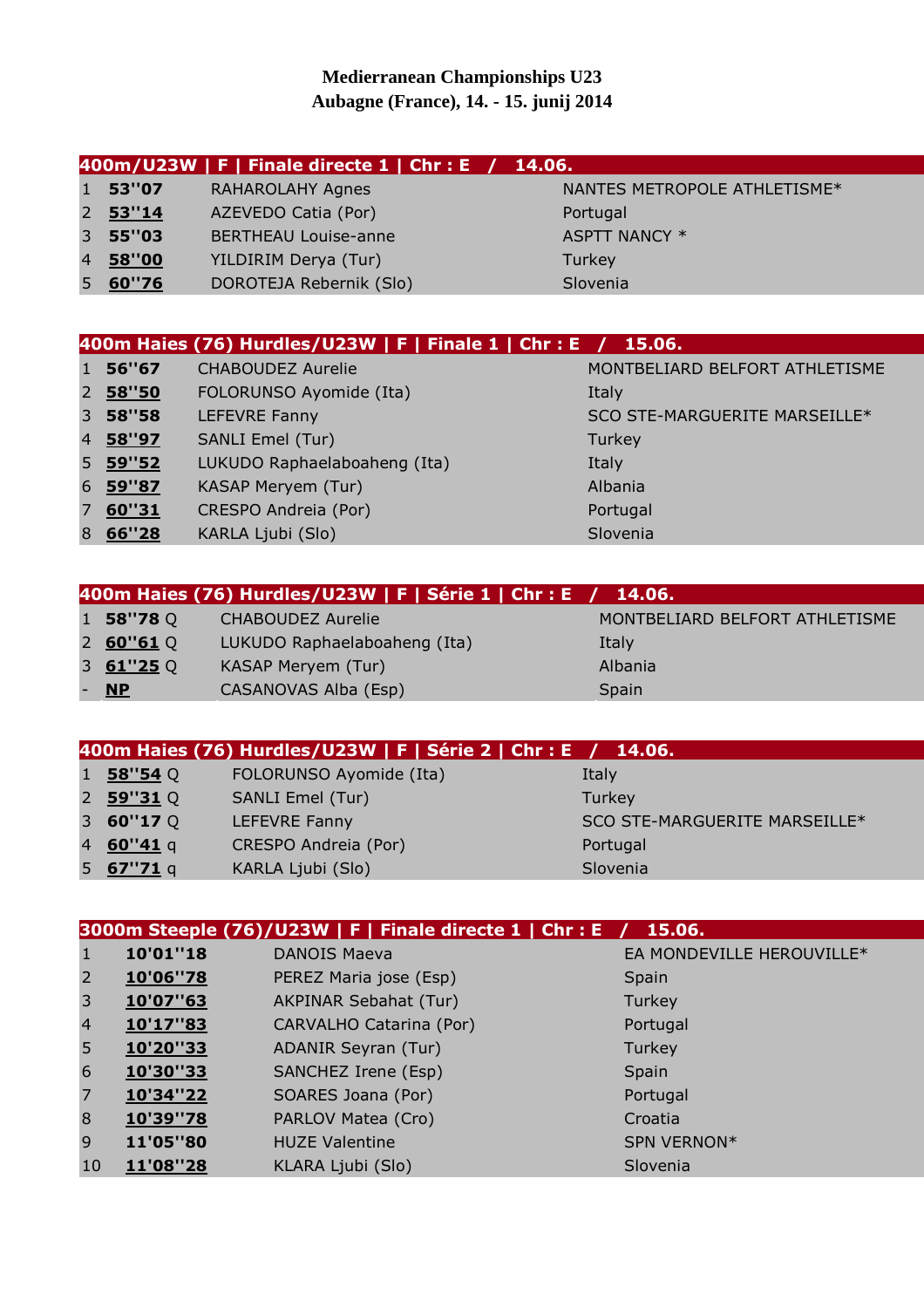|   |           | $100m/U23M$   M   Finale 1   Chr : E   Vt : +1.7 / | 14.06.                      |
|---|-----------|----------------------------------------------------|-----------------------------|
| 1 | 10"29     | <b>ROMAIN Ken</b>                                  | TREMBLAY AC ATHLETISME      |
|   | $2$ 10"33 | BILOTTI Lorenzo (Ita)                              | Italy                       |
|   | 3 10"34   | <b>BURRIEL Adria (Esp)</b>                         | Spain                       |
|   | 4 10"44   | AY Aykut (Tur)                                     | Turkey                      |
|   | $5$ 10"47 | <b>DUTAMBY Stuart</b>                              | LILLE METROPOLE ATHLETISME* |
|   | $6$ 10"63 | <b>BLAZ Brulc (Slo)</b>                            | Slovenia                    |
| 7 | 10"68     | GAVALDA Alberto (Esp)                              | Spain                       |
| 8 | 10''72    | CATTANEO Federico (Ita)                            | Italy                       |

|                  | 100m/U23M   M   Série 1   Chr : E   Vt : +3.0 / 14.06. |                        |
|------------------|--------------------------------------------------------|------------------------|
| 1 <b>10"35</b> Q | ROMAIN Ken                                             | TREMBLAY AC ATHLETISME |
| 2 $10''41$ Q     | AY Aykut (Tur)                                         | Turkey                 |
| 3 <b>10"54</b> Q | CATTANEO Federico (Ita)                                | Italy                  |
| 4 10"59 q        | <b>BLAZ Brulc (Slo)</b>                                | Slovenia               |
| $5 - 10$ "60 $q$ | GAVALDA Alberto (Esp)                                  | Spain                  |
|                  |                                                        |                        |

|                  | 100m/U23M   M   Série 2   Chr : E   Vt : +2.8 / | 14.06.                      |
|------------------|-------------------------------------------------|-----------------------------|
| 1 <b>10"36</b> Q | <b>BURRIEL Adria (Esp)</b>                      | Spain                       |
| 2 $10''37Q$      | BILOTTI Lorenzo (Ita)                           | Italy                       |
| 3 10"40 $Q$      | <b>DUTAMBY Stuart</b>                           | LILLE METROPOLE ATHLETISME* |
| 4 10"89          | <b>CAMILLERI Steeve (MIt)</b>                   | Malta                       |
| 5 10"90          | <b>RISTE Pandev (Mkd)</b>                       | Fyr of Macedonia            |

|   |         | $200m/U23M$   M   Finale 1   Chr : E   Vt : +0.2 / 15.06. |                                |
|---|---------|-----------------------------------------------------------|--------------------------------|
| 1 | 20"63   | JOHN Jeffrey                                              | FONTENAY PLESSIS CLAMART ATHLE |
|   | 2 20"78 | DESALU Eseosa (Ita)                                       | Italy                          |
|   | 3 20"87 | <b>VINCENT Pierre</b>                                     | NEUILLY-PLAISANCE SPORTS       |
|   | 4 21"24 | <b>AKTAS Fatim (Tur)</b>                                  | Turkey                         |
|   | 5 21"26 | JACOBS Lamont marcel (Ita)                                | Italy                          |
|   | 6 21"75 | <b>HUSILLOS Oscar (Esp)</b>                               | Spain                          |
|   | 7 21"98 | HEKIMOGLU Yigitcan (Tur)                                  | Turkey                         |

|                        | 200m/U23M   M   Série 1   Chr : E   Vt : +2.1 / | 14.06.                   |
|------------------------|-------------------------------------------------|--------------------------|
| $20''$ 47 Q            | <b>VINCENT Pierre</b>                           | NEUILLY-PLAISANCE SPORTS |
| 20''67Q                | DESALU Eseosa (Ita)                             | Italy                    |
| 21"02Q                 | <b>AKTAS Fatim (Tur)</b>                        | Turkey                   |
| 21''85q                | <b>HUSILLOS Oscar (Esp)</b>                     | Spain                    |
| $\mathbf{A}\mathbf{B}$ | AHAC Moretti (Slo)                              | Slovenia                 |
| <b>DO</b>              | SANTOS Ricardo (Por)                            | Portugal                 |
|                        |                                                 |                          |